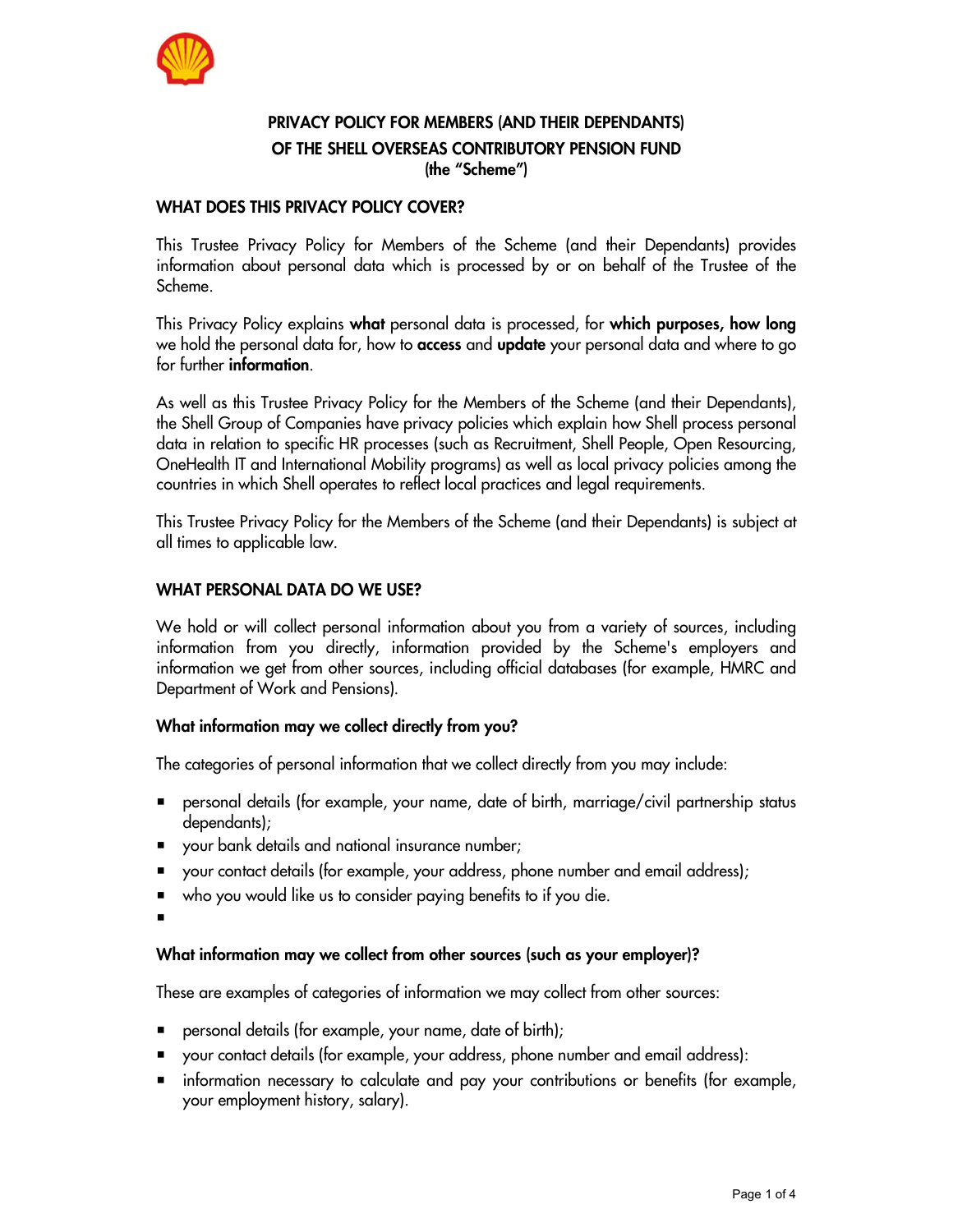If you receive an incapacity pension from the Scheme, we do not hold your medical records. We only hold confirmation from your former employer as to the benefits you have been granted and the date of any review of your pension.

## HOW THE TRUSTEE USES THE PERSONAL DATA OF MEMBERS AND THEIR DEPENDANTS

The ways we use your information include:

- identifying you and your Dependants and making sure your details are up to date;
- communicating with you;
- **E** calculating and paying your benefits;
- making trustee decisions such as how to distribute benefits after your death;

We must have a legal reason to use your personal information. This will usually be one of the following:

- to meet our legal obligations (including any contractual obligations), which includes making sure that your benefits are paid correctly;
- to fulfil our legitimate interests in administering the Scheme correctly and effectively;
- because using the information is necessary in relation to a legal claim.

There may be circumstances where we as Trustee need your consent to process your data. If we do, we will ask you for it. If this has happened then you may take back your consent at any time by contacting the trustee or the Privacy Officer at the following address: Pablo.Gamero@shell.com

In those cases where processing is based on consent, and subject to applicable local law which provides otherwise, you have the right to withdraw your consent at any time. This will not affect the validity of the processing prior to the withdrawal of consent.

# WHO WILL WE SHARE THE PERSONAL DATA WITH?

We may share personal information with:

- $\blacksquare$  the Scheme's administrators and our advisers (such as the scheme actuary) to facilitate the administration of the Scheme and your benefits;
- tax authorities and other Government organisations;
- insurance companies or other occupational pension schemes and their advisers with a view to securing benefits through long term insurance policies or a merger of schemes.

We may also provide some of your personal information to Scheme employer group companies (and their advisers) to help them to make decisions relevant to their role as sponsoring employers. We will only do so to the extent we consider necessary for these purposes.

Aon Hewitt, who provide actuarial services to the Scheme, are also a data controller in relation to the data they process on the Trustees' behalf. You can read their short-form Privacy Notice in Appendix A.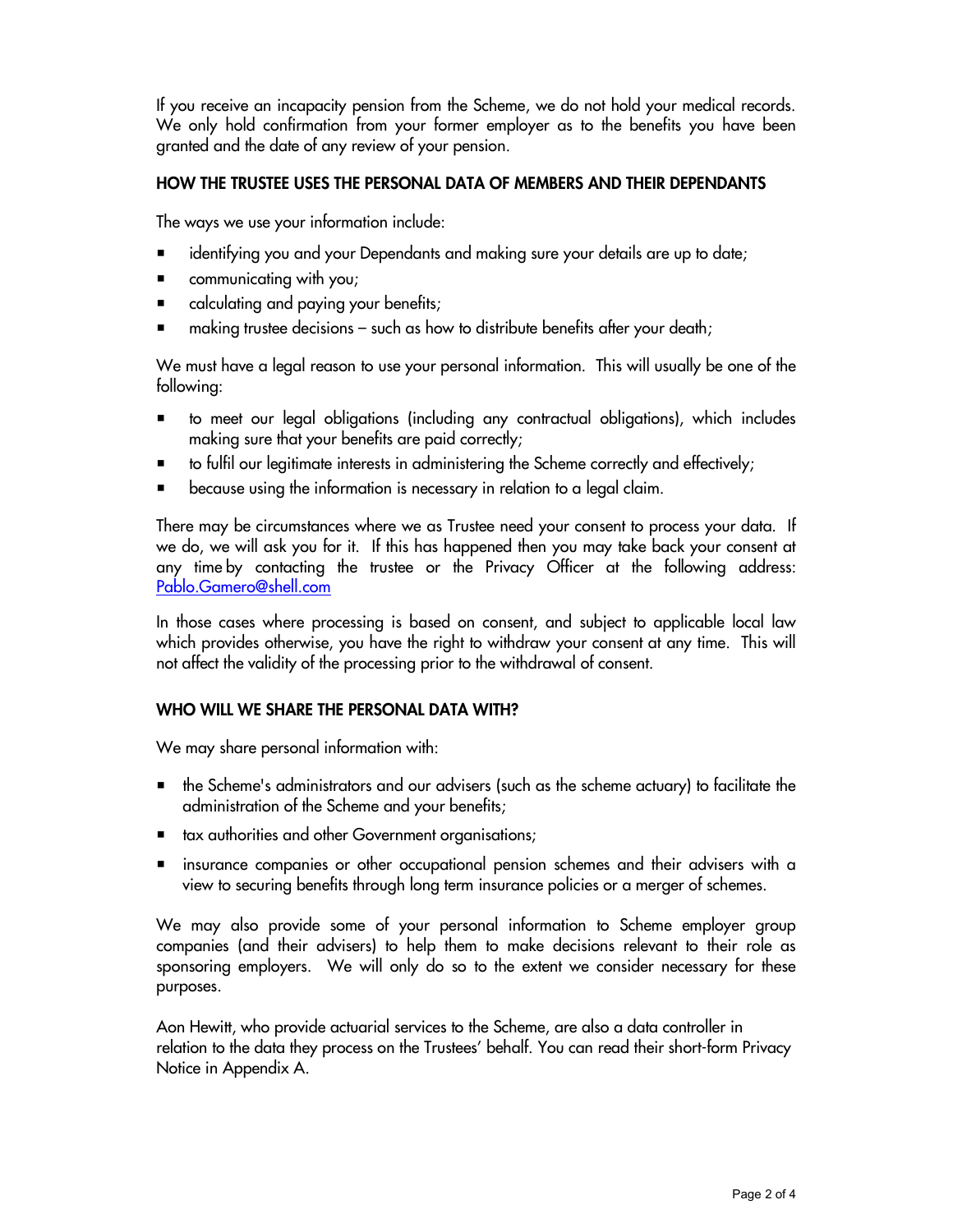## TRANSFERS OF PERSONAL DATA

We do not currently transfer to, store or process your personal information in a country that is not regarded as ensuring an adequate level of protection for personal information under European Union law. Where your personal information is to be transferred outside the UK (for example by the administrator) we will make sure that there are appropriate safeguards in accordance with applicable legal requirements to protect the information. For more information on any safeguards in place, please contact us.

### SECURITY OF YOUR PERSONAL DATA

We have implemented technology and policies with the objective of protecting your privacy from unauthorised access and improper use and will update these measures as new technology becomes available, as appropriate.

We have in place measures to protect the security of your personal information and keep it confidential. We review these measures regularly to make sure they remain appropriate.

When sharing your personal information with our administrators or another third party we will make sure that they also have measures in place to protect it and keep it confidential and agree to use the personal information only for the purposes we set out.

### HOW LONG DO WE HOLD THE PERSONAL DATA FOR?

We will keep your personal information for as long as we have a relationship with you or your Dependants. When deciding how long to keep your personal information after our relationship with you has ended, we take into account our legal obligations and regulators' expectations. We may also retain records to investigate or defend potential legal claims.

# HOW CAN I ACCESS MY PERSONAL DATA?

You have rights regarding your personal information, including the right in certain circumstances to access, correct, delete or transfer your personal information or to restrict or object to our use of it. We may need extra information from you to deal with any request. If you would like to discuss or exercise these rights, please contact us.

#### WHO CAN I CONTACT FOR MORE INFORMATION?

The Trustee is the "data controller" responsible for the collection and use of your personal information. If you have questions or concerns please contact at the following address: Pablo.Gamero@shell.com – the Privacy Officer.

We encourage you to let us know if your personal information changes or if you think the information we hold about you is out of date.

#### CHANGES TO THIS PRIVACY POLICY

This Privacy Policy may be changed over time. This Privacy Policy was last updated on 18 March 2021. Updates are effective from the date on which they are notified to Members/put on our website.